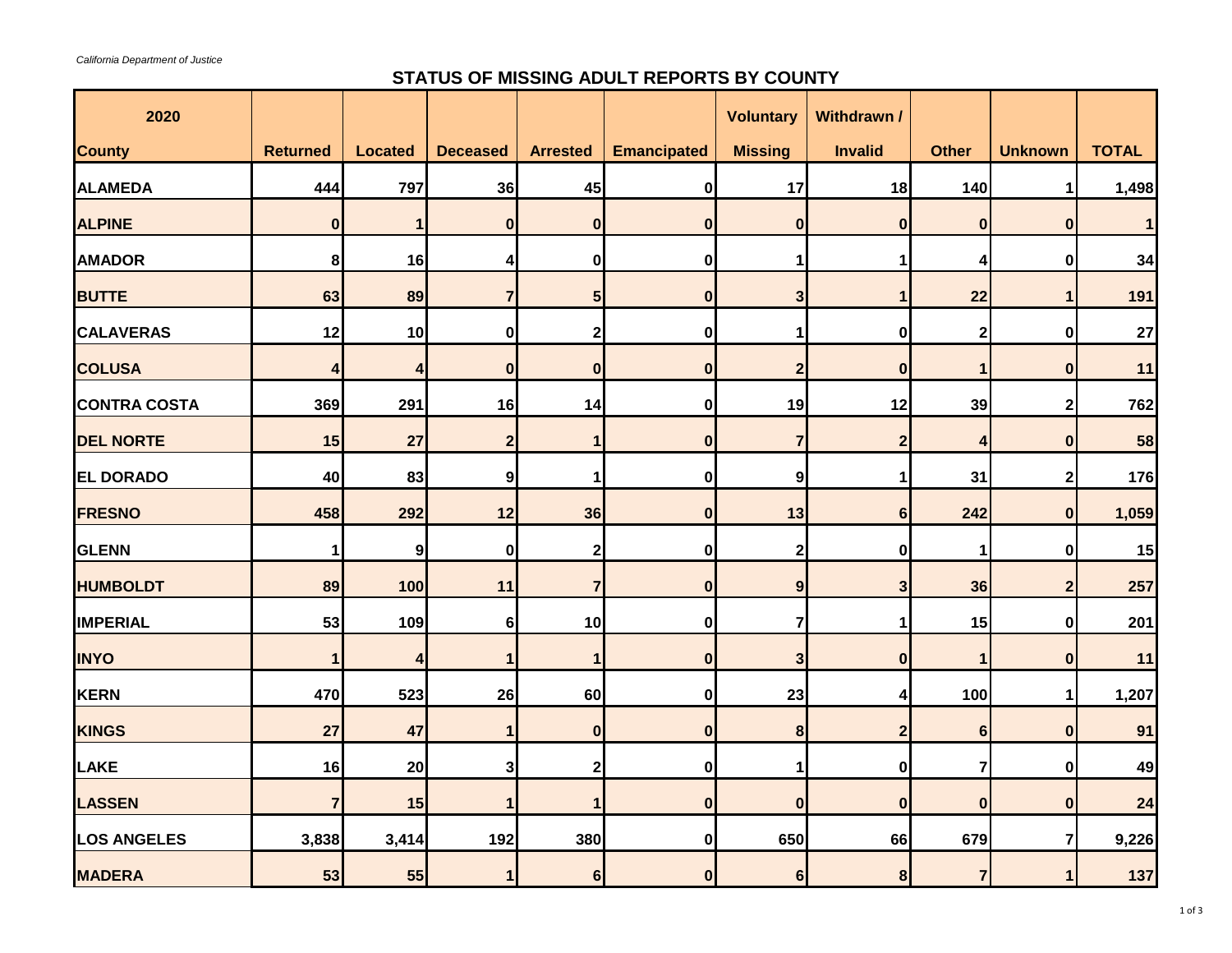## **STATUS OF MISSING ADULT REPORTS BY COUNTY**

| 2020                   |                 |                 |                  |                 |                    | <b>Voluntary</b> | Withdrawn /    |                  |                  |              |
|------------------------|-----------------|-----------------|------------------|-----------------|--------------------|------------------|----------------|------------------|------------------|--------------|
| <b>County</b>          | <b>Returned</b> | <b>Located</b>  | <b>Deceased</b>  | <b>Arrested</b> | <b>Emancipated</b> | <b>Missing</b>   | <b>Invalid</b> | <b>Other</b>     | <b>Unknown</b>   | <b>TOTAL</b> |
| <b>MARIN</b>           | 65              | 105             | 5 <sub>l</sub>   |                 | 0                  | 4                | 3              | 16               | 1                | 203          |
| <b>MARIPOSA</b>        |                 | 10              |                  | 0               | $\boldsymbol{0}$   | $\boldsymbol{0}$ | 0              | $\boldsymbol{0}$ | $\boldsymbol{0}$ | 12           |
| <b>MENDOCINO</b>       | 14              | 20              |                  |                 | 0                  | 2                |                |                  |                  | 53           |
| <b>MERCED</b>          | 90              | 132             | 7                | 17              | $\boldsymbol{0}$   | $5\overline{)}$  | 23             | 25               | $\boldsymbol{0}$ | 299          |
| <b>MODOC</b>           | 3 <sup>1</sup>  |                 | 0                | 0               | 0                  | $\boldsymbol{0}$ | 0              | $\boldsymbol{0}$ | 0                | 7            |
| <b>MONO</b>            | 0               | $5\overline{)}$ | $\boldsymbol{0}$ | 0               | $\bf{0}$           |                  | $\bf{0}$       | $\boldsymbol{2}$ | $\boldsymbol{0}$ | ${\bf 8}$    |
| <b>MONTEREY</b>        | 116             | 142             | 10               | 8 <sup>1</sup>  | 0                  | 9                |                | 39               |                  | 326          |
| <b>NAPA</b>            | 30              | 28              | 5 <sub>l</sub>   | 2               | $\bf{0}$           | $\mathbf{2}$     | $\bf{0}$       | 9                | $\bf{0}$         | 76           |
| <b>NEVADA</b>          | 14              | 35              | $\boldsymbol{2}$ | $\mathbf 2$     | 0                  | 10               |                |                  | 0                | 68           |
| <b>ORANGE</b>          | 908             | 887             | 48               | 95              | $\bf{0}$           | 71               | 11             | 195              | $\boldsymbol{2}$ | 2,217        |
| <b>PLACER</b>          | 72              | 146             | 8                | 5 <sub>l</sub>  | 0                  | 9                |                | 37               | $\boldsymbol{0}$ | 284          |
| <b>PLUMAS</b>          | Δ               | 10              |                  | $\mathbf{0}$    | $\bf{0}$           |                  | O              | $\overline{2}$   | $\boldsymbol{0}$ | 18           |
| <b>RIVERSIDE</b>       | 818             | 803             | 38               | 83              |                    | 15               | 16             | 204              | 4                | 1,982        |
| <b>SACRAMENTO</b>      | 948             | 1,023           | 34               | 42              | 0                  | $142$            | 60             | 125              | 3 <sup>1</sup>   | 2,377        |
| <b>SAN BENITO</b>      | 4               | 21              | 0                |                 | $\mathbf 0$        |                  |                | 3                | $\boldsymbol{0}$ | 31           |
| <b>SAN BERNARDINO</b>  | 947             | 856             | 55               | 102             | $\bf{0}$           | 30               | 21             | 279              | 6                | 2,296        |
| <b>SAN DIEGO</b>       | 955             | 1,319           | 33               | 48              | 0                  | 142              | 17             | 477              | 4                | 2,995        |
| <b>SAN FRANCISCO</b>   | 258             | 724             | 30               | 83              | $\bf{0}$           | 25               |                | 58               | $\mathbf{3}$     | 1,183        |
| <b>SAN JOAQUIN</b>     | 489             | 262             | 20               | 30              | 0                  | 4                |                | 239              | $\bf{0}$         | 1,048        |
| <b>SAN LUIS OBISPO</b> | 63              | 169             |                  | 5 <sub>5</sub>  | $\bf{0}$           | 8                | 6              | 19               | $\boldsymbol{0}$ | 271          |